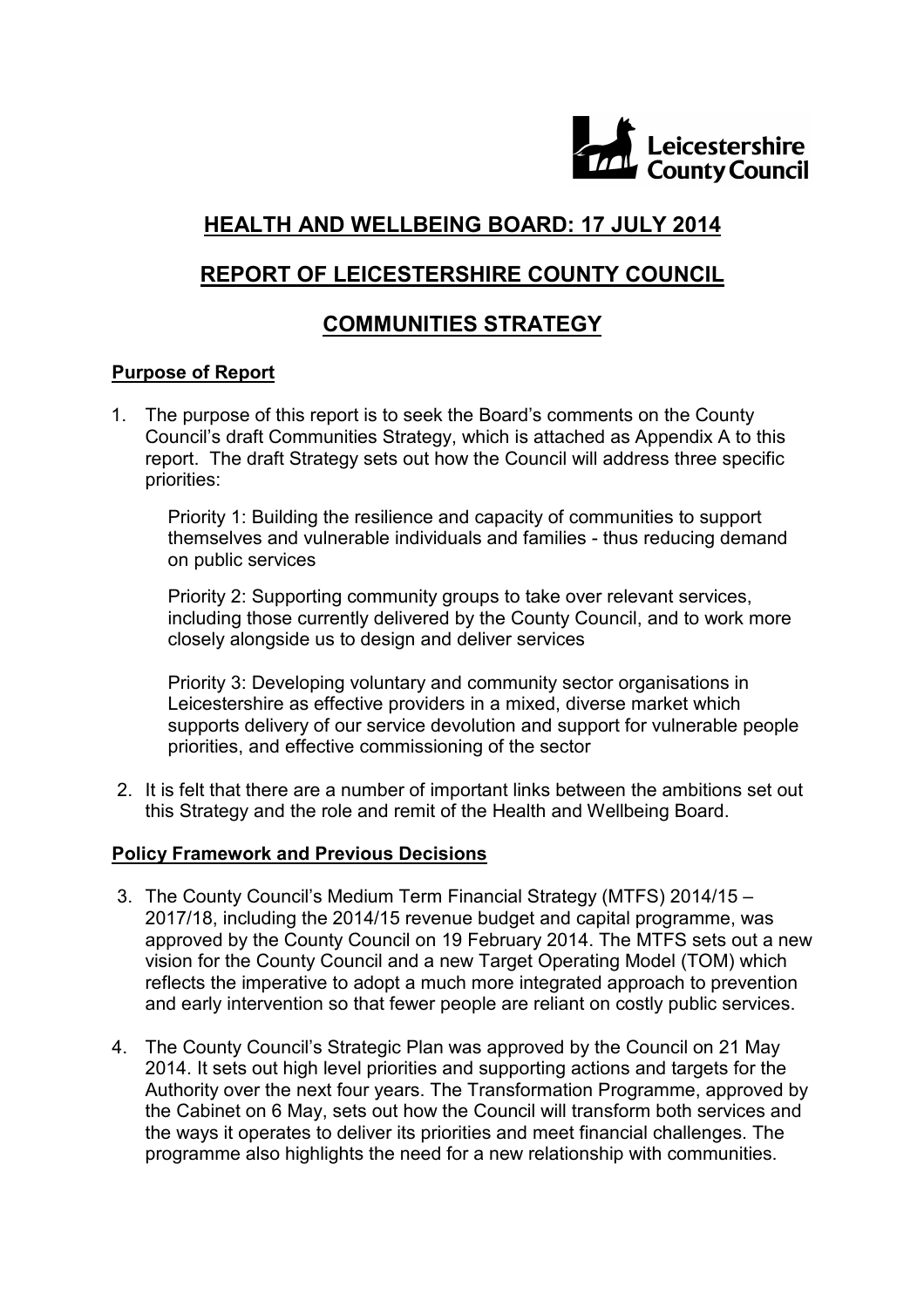- 5. As a detailed plan for supporting Leicestershire communities, the Communities Strategy aligns closely to both the Transformation Programme and Strategic Plan.
- 6. The County Council Cabinet approved the draft Communities Strategy for a 10 week consultation period, from 23 June to 1 September, at its meeting on June 17.

## **Background**

- 7. The Council has a longstanding track record of working in partnership with its communities and 'helping them to help themselves', including through its previous Big Society and Communities in Charge initiatives. In 2010, the Council worked with partners, local community groups and voluntary sector organisations to develop and agree four Leicestershire aspirations:
	- Everyone can be involved in their community
	- Everyone has opportunities to influence decisions that affect them
	- Local people are able to shape and deliver public services
	- Local people and organisations grow the Big Society together
- 8. However, there is now less money, increasing demand for services and major changes to both public services and the welfare system are in train. The combined effect of these changes on communities is that fewer services will be available to fewer people and there are likely to be more vulnerable people at risk.
- 9. In response to the more challenging financial climate, the Council has developed a new Communities Strategy. This moves away from the generic aspirations set out in paragraph 7, to instead focus on working with communities to reduce demand for services, supporting communities to work alongside the Council to deliver services/take on devolved service delivery and repositioning the voluntary sector as part of a vibrant and effective market that supports the Council in delivering its ambitions.
- 10. Significant change is required in order to achieve the required savings whilst protecting the most vulnerable individuals and communities. It is therefore essential that the Council works with partners in the public, private and voluntary and community sectors to reduce demand for services through prevention and early intervention approach and empowers communities to work alongside it to deliver key services to Leicestershire citizens.

#### **Proposals/Options**

11. The diagram below sets out the four distinct, but closely connected, dimensions to our approach to working with communities. These are described in detail, working from the top of the diagram: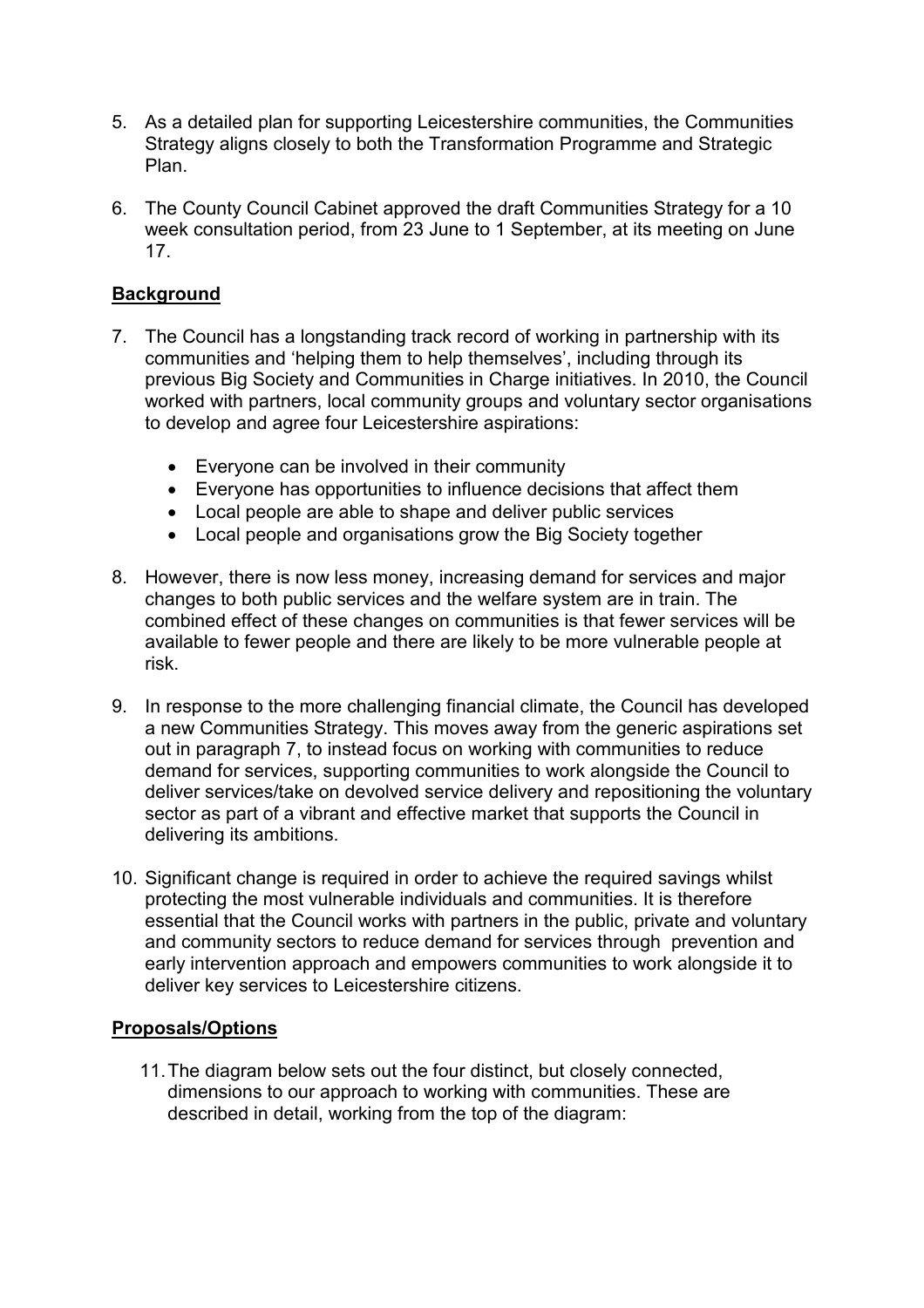# Leicestershire Communities Model



Interface between services and communities/individuals

12. The interface between services and communities/individuals, level four on the diagram, will become increasingly important over the coming months and years. There are a number of different 'enablers' within this interface, one of which is Local Area Co-ordination (LAC). LAC is a key dimension of the unified prevention approach at the heart of the Better Care Plan and will be tested in eight learning sites from autumn 2014. Local Area Coordinators (LACs) will be based within the community, have close links to the local GP practice(s), work with between 50-65 individuals and their families at any time and provide a vital interface between vulnerable individuals/families, services and communities. They are a single, accessible point of contact, identifying and supporting vulnerable people, particularly those with disabilities, the frail elderly and those with mental health issues, before they hit crisis.

#### **Priorities**

- 13. The three level in the diagram reflects our three priorities:
	- a longer term 'demand management' role, which involves building capacity and resilience of local communities to support themselves and vulnerable individuals and families;
	- supporting community groups to take over relevant services, including those currently delivered by the County Council, and to work more closely alongside us to design and deliver services
	- an intention to developing voluntary and community sector organisations in Leicestershire as effective providers in a mixed, diverse market which supports delivery of our service devolution and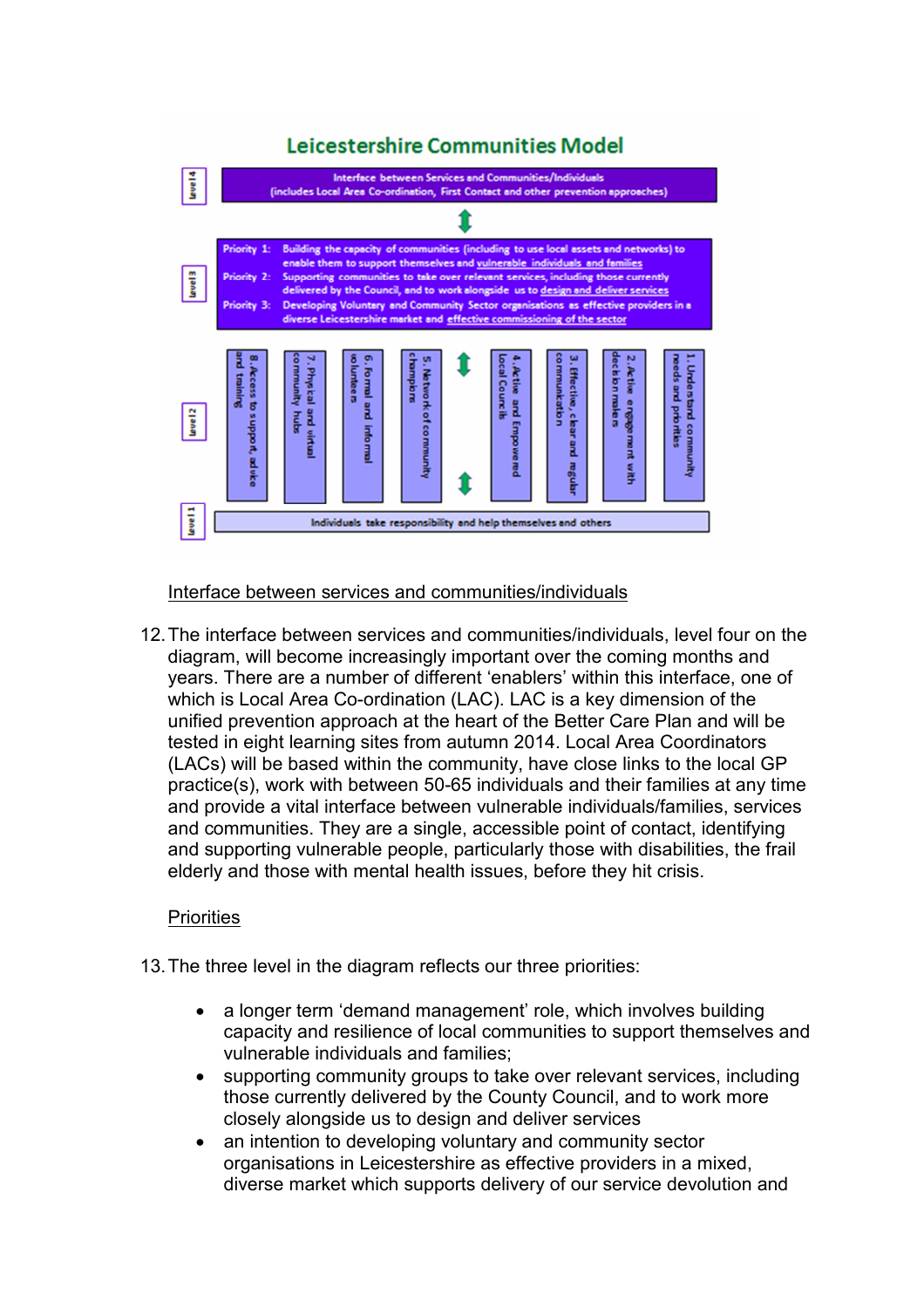support for vulnerable people priorities, and effective commissioning of the sector

#### 'Building blocks'

14. The second level shows the 'building blocks' of the Communities Strategy. These are the things that local voluntary organisations, Town and Parish Councils, community groups and partner organisations have told us need to be in place in order for communities and the voluntary sector to be able to work with us to deliver our priorities:

# **Strong and Resilient Communities…**

- understand community needs and priorities
- engage actively with public services
- communicate effectively with service providers
- have active local councils and residents groups
- nurture a network of champions
- support formal and informal volunteering
- operate a wide range of activities from one or more community 'hub'
- have access to the right funding, support and training

#### Role of individuals

15. The final level is about how we encourage individuals to make better choices, including how to live healthier lives and how and where to live. We also want to encourage people to take greater responsibility for themselves and others, including by improving their physical and emotional wellbeing, to reduce the risk that they will need to rely on services in the future.

#### **Consultations/Patient and Public Involvement**

- 16. The consultation on the draft Communities Strategy runs for a ten week period between 23 June and 1 September 2014. This will enable a final version to be considered by the Council's Cabinet on 14 October 2014. All members of the County Council will be consulted, along with LCC staff, Town and Parish Councils, community groups, voluntary sector organisations and public sector partners and stakeholders.
- 17. The consultation will seek views on the draft Strategy document as a whole, the three identified priorities and eight 'building blocks', and on specific aspects of the outline delivery plan. As outlined above, this will include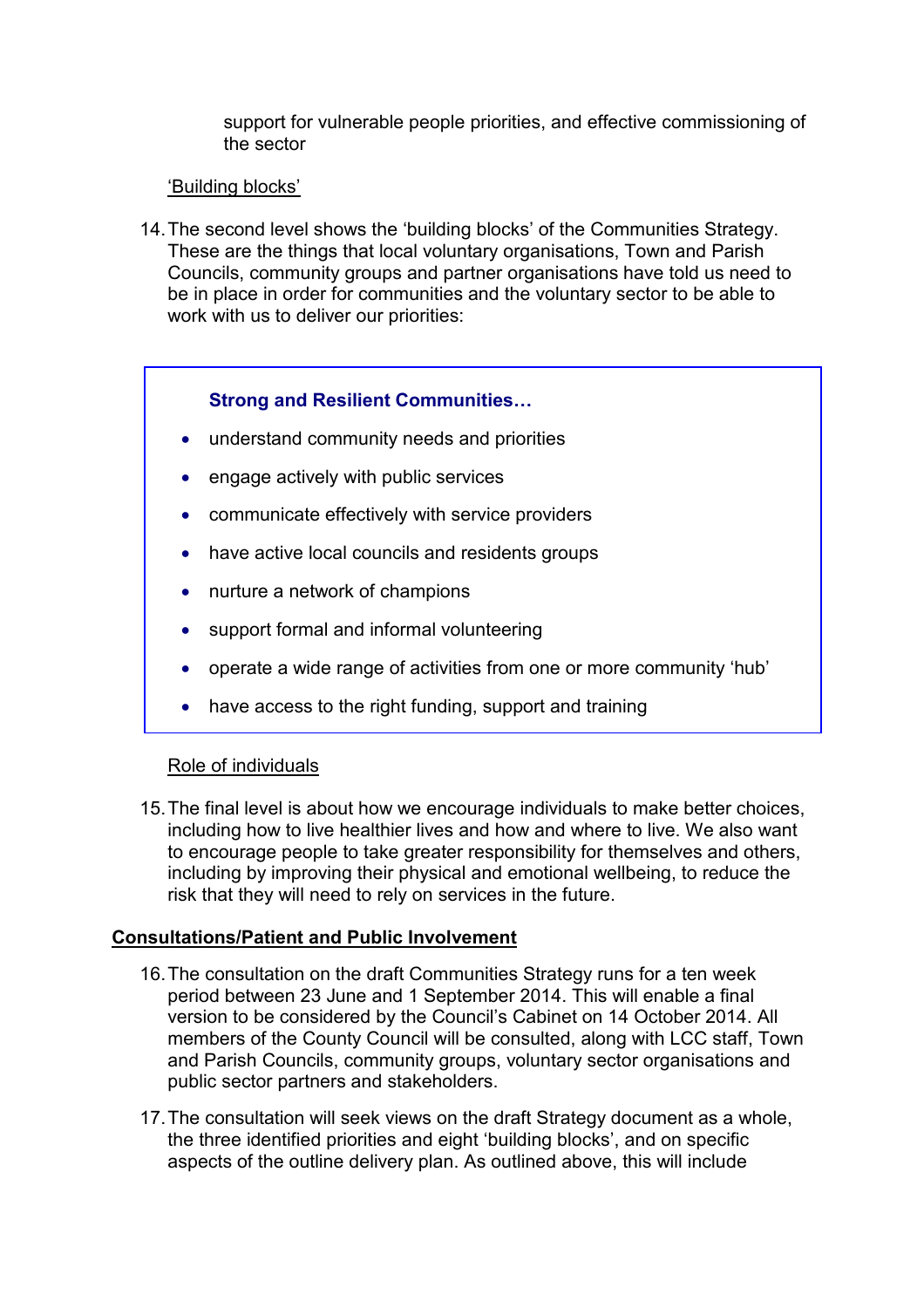questions about the best way for the Council to engage with communities and their representatives in the future.

#### Resource Implications

- 18. A number of the Council's budgets will be aligned to the final Communities Strategy, including a range of Voluntary Sector contracts and grant funding arrangements. The Communities Strategy has a role to play in terms of establishing the role of communities in all relevant future transformation and service change proposals.
- 19. The repositioning of the funding and staffing resource currently used to support Community Forums will ensure robust engagement with communities, residents, stakeholders and partners around the Council's transformation agenda.

#### Timetable for Decisions

- 20. The 10-week consultation period on the draft Strategy runs from 23 June to 1 September 2014.
- 21. A further report, summarising the consultation findings including any comments from this Board and proposed changes to the draft Strategy, will be presented to the Council's Cabinet on 14<sup>th</sup> October 2014.

#### **Conclusions**

- 22. The draft Strategy represents a move away from generic support for all communities in Leicestershire towards a more nuanced approach, focusing on new ways of working with communities to utilise the Council's reduced resources to best effect. The consultation exercise will help the Council to develop the final Strategy and refine the outline delivery plan.
- 23. There are a number of obvious links to the work of the Health and Wellbeing Board, not least the emphasis on individuals taking responsibility for themselves, including their own health and well-being, communities supporting vulnerable individuals and families in a preventative/early intervention capacity and ensuring an effective interface between services and communities, including through Local Area Coordination.
- 24. Comments are therefore sought from the Board on the draft Communities Strategy.

#### **Background Papers**

Cabinet 12<sup>th</sup> June 2012 Final Report of the Scrutiny Review Panel on the Big **Society** 

http://politics.leics.gov.uk/Published/C00000135/M00003392/AI00031496/\$BBigSocietyPanelReport.doc.pdf

Cabinet 16<sup>th</sup> January 2013 Communities in Charge Programme http://politics.leics.gov.uk/Published/C00000135/M00003628/AI00033436/\$Hcommunitiesinchargeprogramme.doc.pdf